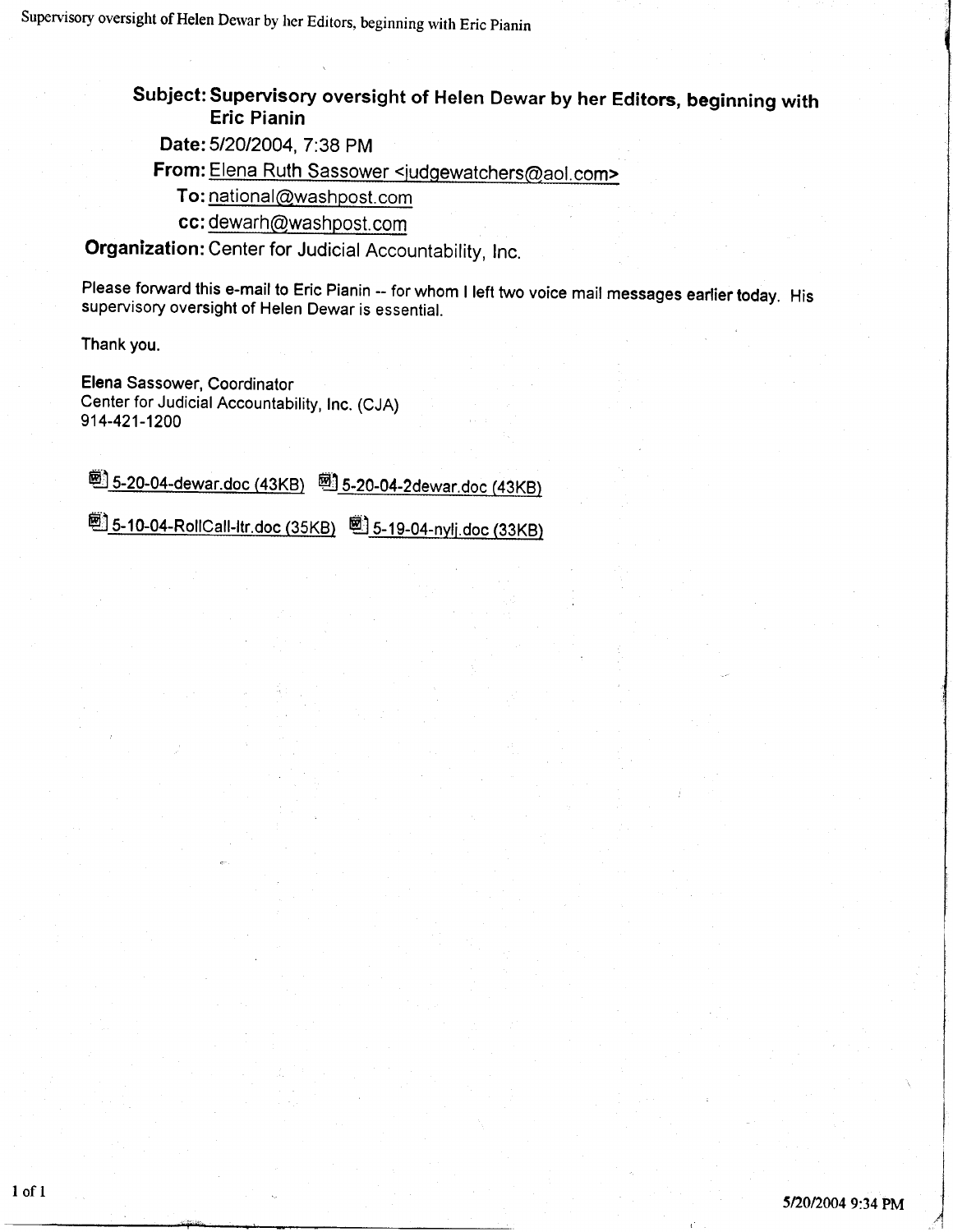## CENTER for JUDICIAL ACCOUNTABILITY, INC.

P.O. Box 69, Gedney Station White Plains, New York 10605-0069

TeL (914) 421-1200 Fax (914) 428-4994

E-Mail: judgewatch@aol.com Web site: www.judgewatch.org

Elena Ruth Sassower, Coordinator

### BY FAX: 202-496-3883 (3 pages) BY E-MAIL: dewarh@washpost.com

May 20,2004

Helen Dewar The Washington Post

> Memorializing your response to CJA's proposal for an investigative RE: expose – AND securing expeditious supervisory review by your editors, beginning with Eric Pianin

Dear Ms. Dewar:

So that memories are "still fresh", this is to memorialize events this afternoon after I e-mailed my three-page letter to you at 12:57 PM, formalizing and reiterating CJA's

"Proposal for an investigative expose of the Senate's wilful refusal to the qualifications of 'noncontroversial' federal judicial nominees, including its rebuff of nonpartisan citizen opposition, by a casestudy examination of its confirmation of New York Court of Appeals Judge Richard C. Wesley's nomination to the Second Circuit Court of Appeals"

You responded by e-mail at 1:13 PM, as follows:

"Dear Ms. Sassower - I have inquired into your complaint, proposals, etc., As of now, I plan no story. Moreover, I do not appreciate your making up 'memorable comment' from me that I never made and certainly do not believe. Please do not do so again.... Helen Dewar, washington post."

Upon receipt, I immediately phoned what I believed to be your direct number (202-334-6323). After several unavailing attempts to leave a voice mail message, including at the "covering extension", because the "user's mailbox is full", I called The Washington Post's direct number (202-334-6000). I was connected to the national desk, where I obtained your telephone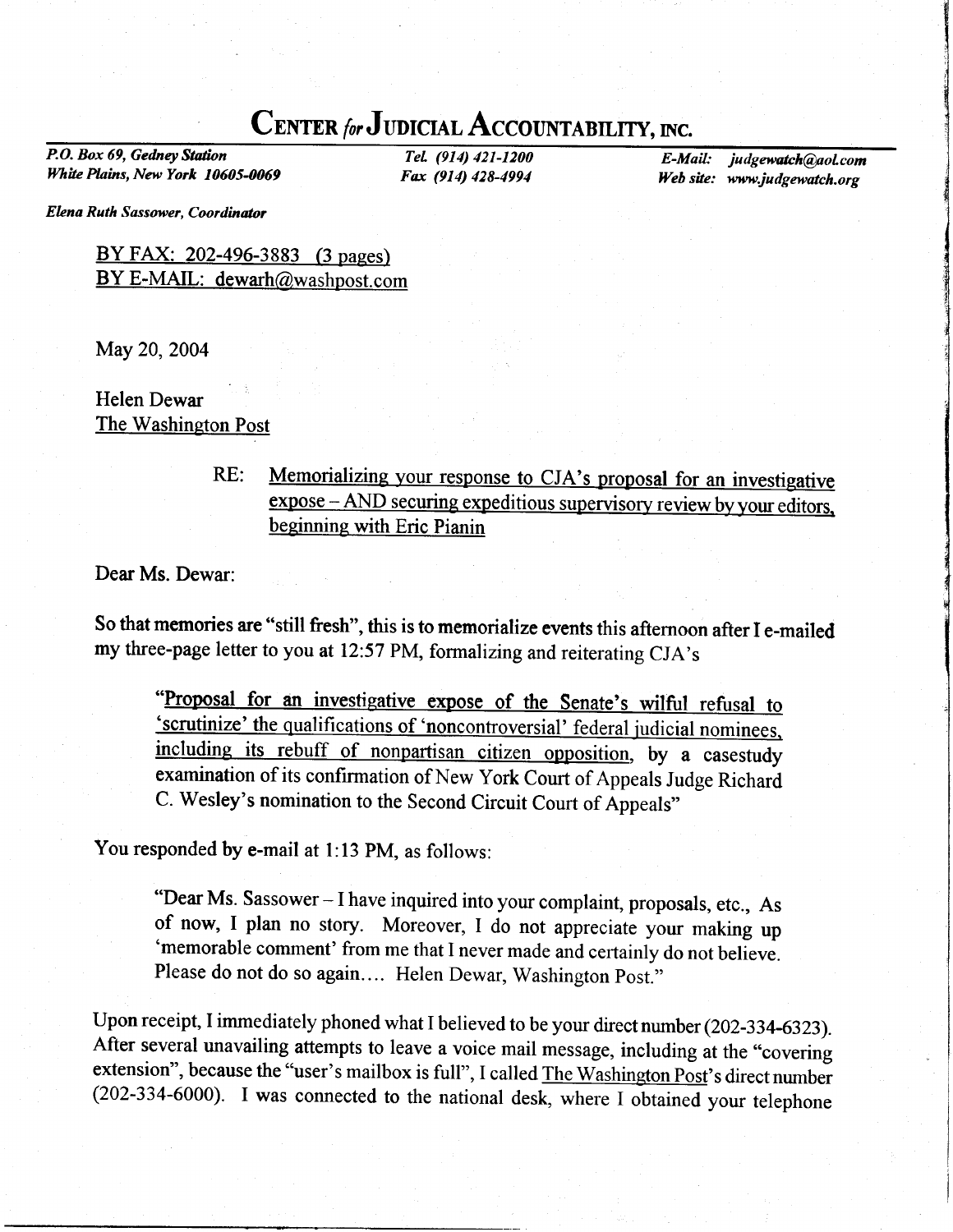#### Washington Post/Helen Dewar Page Two May 20, 2004

number on Capitol Hill (202-484-3493). I phoned you there, after first leaving a voice mail message for your editor, Eric Pianin, at l:25 PM.

My attempt to discuss your e-mail response was unavailing. You refused to specify what "inquires" you had made into my "complaints, proposals, etc." – or anything about why you planned "no story". Notwithstanding the most cursory examination of the "paper trail" of primary source documents posted on the homepage of CJA's website, www.judgewatch.org, reveals the story's powerful, politically-explosive nature -- warranting expose treatment -- you refused to identify which documents you had read. You would not even confirm that you had read - or would read - my two recent Letters to the Editor, "Correcting the Record" (Roll Call, May 10<sup>th</sup>) and "Portrayal in News Item Found 'Denigrating"' (New York Law Journal,  $\overline{\text{May}}$  19<sup>th</sup>), each summarizing the significance of this "paper trail".

lnstead, you told me that since I was not your editor, you did not have to answer my questions or discuss anything. When I responded that I had already left a voice mail message for Mr. Pianin and asked you to forward him my e-mail, you replied that you could not do so because you had already "excised it" from your system.

For some strange reason, you told me, more than once, that I could write you further e-mails. This, I stated I would not do  $-$  as it was plainly wasteful of my time to do so when I had already written and e-mailed you a formal proposal, which you were refusing to address in any responsible, professional way. Indeed, you rejected my minimal request for an explanation as to why you would not write about the Senate Judiciary Committee's handling of citizen opposition to so-called "noncontroversial" federal judicial nominees - although denying my suggestion that this might be because it would negatively impact upon Senator Kennedy and Senate Democrats, as it resoundingly would

Finally, nothing better reflects the accuracy of my recollection of your "memorable" April 26<sup>th</sup> comment to me, "what would citizens have to contribute?" - aside from my having recounted it shortly thereafter to Assistant City Editor Bill Miller when he called me in connection with his "investigation" of my complaint against Henri Cauvin for his two slanted and distorted articles about my trial for "disruption of Congress" - than your response to this proposal for an investigative expose. Certainly, if you reviewed the "paper trail", you know the enormity of CJA's contribution, spanning more than a decade -- and that coverage by The Washington Post would cause a major political upheaval at the Senate Judiciary Committee and beyond, effecting far-reaching and long-overdue, nonpartisan, good-government reform, including for.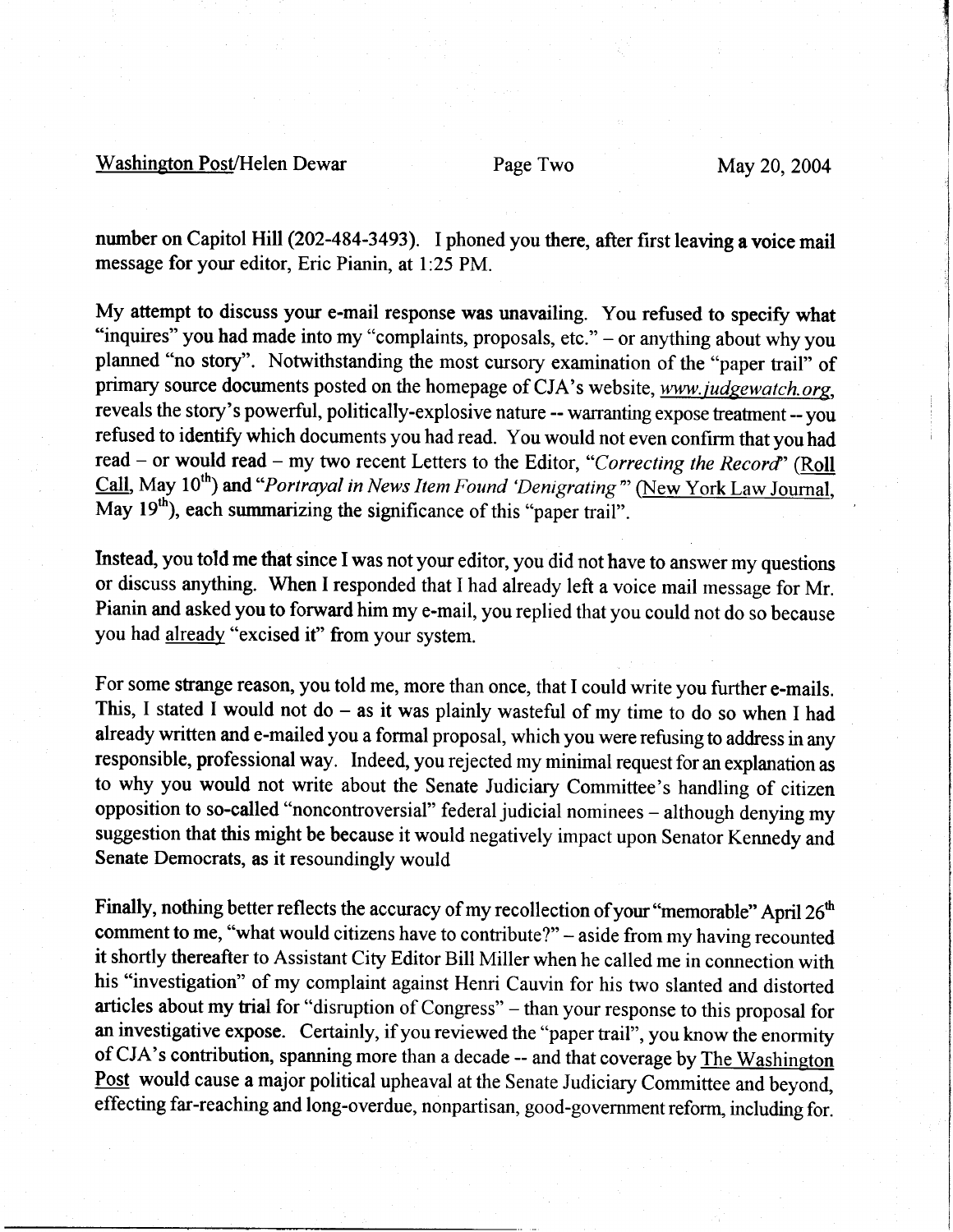## Washington Post/Helen Dewar Page Three May 20, 2004

facilitating citizen contributions.

By copy of this letter to Mr. Pianin, for whom I left a second voice-mail message immediately after speaking with you, I request his expeditious supervisory review - and, if necessary, that of his superiors, specifically including National News Desk Editor Michael Abramowitz, Assistant Managing Editor of the News Desk Liz Spayd, and Managing Editor Len Downey. Surely, it is reasonable to expect that prior to my June  $1<sup>st</sup>$  sentencing date for "disruption of Congress", the vaunted Watergate-exposing Washington Post will have begun an investigative expose and run a first story about the responses of Senators Hatch, Leahy, Schumer, Clinton, and Chambliss to what the penultimate paragraph of my letter to you suggests.

Should you wish to reconsider your response to CJA's proposal or to otherwise discuss any aspect of the foregoing, I am always amenable.

Yours for a quality judiciary,

Scena R.R Nansvolve

ELENA RUTH SASSOWER, Coordinator Center for Judicial Accountability, Inc. (CJA)

cc: Eric Pianin, National News Editor By Fax: 202-496-3883 & By E-Mail: national@washpost.com